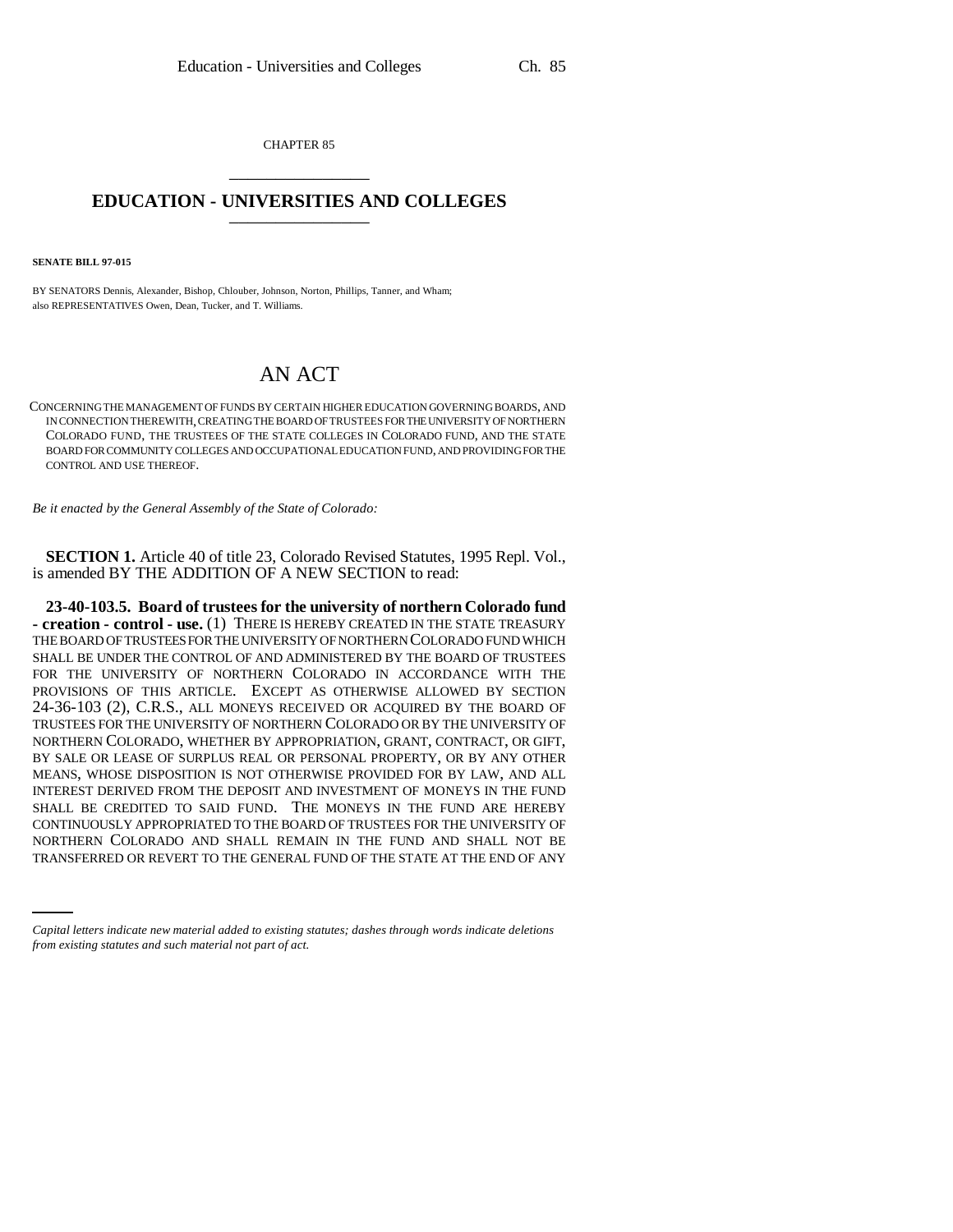FISCAL YEAR. NO INVESTMENT EARNINGS OR OTHER MONEYS IN THE FUND SHALL BE SUBJECT TO THE MANAGEMENT FEE IMPOSED PURSUANT TO SECTION 24-36-114, C.R.S.

(2) THE MONEYS IN THE BOARD OF TRUSTEES FOR THE UNIVERSITY OF NORTHERN COLORADO FUND SHALL BE USED BY THE BOARD OF TRUSTEES FOR THE UNIVERSITY OF NORTHERN COLORADO FOR THE PAYMENT OF SALARIES AND OPERATING EXPENSES OF THE BOARD OF TRUSTEES AND OF THE UNIVERSITY OF NORTHERN COLORADO AND FOR THE PAYMENT OF ANY OTHER EXPENSES INCURRED BY THE BOARD OF TRUSTEES IN CARRYING OUT ITS STATUTORY POWERS AND DUTIES.

(3) MONEYS IN THE BOARD OF TRUSTEES FOR THE UNIVERSITY OF NORTHERN COLORADO FUND WHICH ARE NOT NEEDED FOR IMMEDIATE USE BY THE BOARD OF TRUSTEES FOR THE UNIVERSITY OF NORTHERN COLORADO MAY BE INVESTED BY THE STATE TREASURER IN INVESTMENTS AUTHORIZED BY SECTIONS 24-36-109,24-36-112, AND 24-36-113, C.R.S. THE BOARD SHALL DETERMINE THE AMOUNT OF MONEYS IN THE FUND WHICH MAY BE INVESTED AND SHALL NOTIFY THE STATE TREASURER IN WRITING OF SUCH AMOUNT.

**SECTION 2.** Article 50 of title 23, Colorado Revised Statutes, 1995 Repl. Vol., is amended BY THE ADDITION OF A NEW SECTION to read:

**23-50-103.5. Trustees of the state colleges in Colorado fund - creation control - use.** (1) THERE IS HEREBY CREATED IN THE STATE TREASURY THE TRUSTEES OF THE STATE COLLEGES IN COLORADO FUND WHICH SHALL BE UNDER THE CONTROL OF AND ADMINISTERED BY THE TRUSTEES OF THE STATE COLLEGES IN COLORADO IN ACCORDANCE WITH THE PROVISIONS OF THIS ARTICLE. EXCEPT AS OTHERWISE ALLOWED BY SECTION 24-36-103 (2),C.R.S., ALL MONEYS RECEIVED OR ACQUIRED BY THE BOARD OR BY ANY OF THE INSTITUTIONS IT GOVERNS, WHETHER BY APPROPRIATION, GRANT, CONTRACT, OR GIFT, BY SALE OR LEASE OF SURPLUS REAL OR PERSONAL PROPERTY, OR BY ANY OTHER MEANS, WHOSE DISPOSITION IS NOT OTHERWISE PROVIDED FOR BY LAW, AND ALL INTEREST DERIVED FROM THE DEPOSIT AND INVESTMENT OF MONEYS IN THE FUND SHALL BE CREDITED TO SAID FUND. THE MONEYS IN THE FUND ARE HEREBY CONTINUOUSLY APPROPRIATED TO THE BOARD AND SHALL REMAIN IN THE FUND AND SHALL NOT BE TRANSFERRED OR REVERT TO THE GENERAL FUND OF THE STATE AT THE END OF ANY FISCAL YEAR. NO INVESTMENT EARNINGS OR OTHER MONEYS IN THE FUND SHALL BE SUBJECT TO ANY MANAGEMENT FEE IMPOSED PURSUANT TO SECTION 24-36-114, C.R.S.

(2) THE MONEYS IN THE TRUSTEES OF THE STATE COLLEGES IN COLORADO FUND SHALL BE USED BY THE TRUSTEES OF THE STATE COLLEGES IN COLORADO FOR THE PAYMENT OF SALARIES AND OPERATING EXPENSES OF THE BOARD AND OF THE INSTITUTIONS IT GOVERNS AND FOR THE PAYMENT OF ANY OTHER EXPENSES INCURRED BY THE BOARD IN CARRYING OUT ITS STATUTORY POWERS AND DUTIES.

(3) MONEYS IN THE TRUSTEES OF THE STATE COLLEGES IN COLORADO FUND WHICH ARE NOT NEEDED FOR IMMEDIATE USE BY THE TRUSTEES OF THE STATE COLLEGES IN COLORADO MAY BE INVESTED BY THE STATE TREASURER IN INVESTMENTS AUTHORIZED BY SECTIONS 24-36-109, 24-36-112, AND 24-36-113, C.R.S. THE BOARD SHALL DETERMINE THE AMOUNT OF MONEYS IN THE FUND WHICH MAY BE INVESTED AND SHALL NOTIFY THE STATE TREASURER IN WRITING OF SUCH AMOUNT.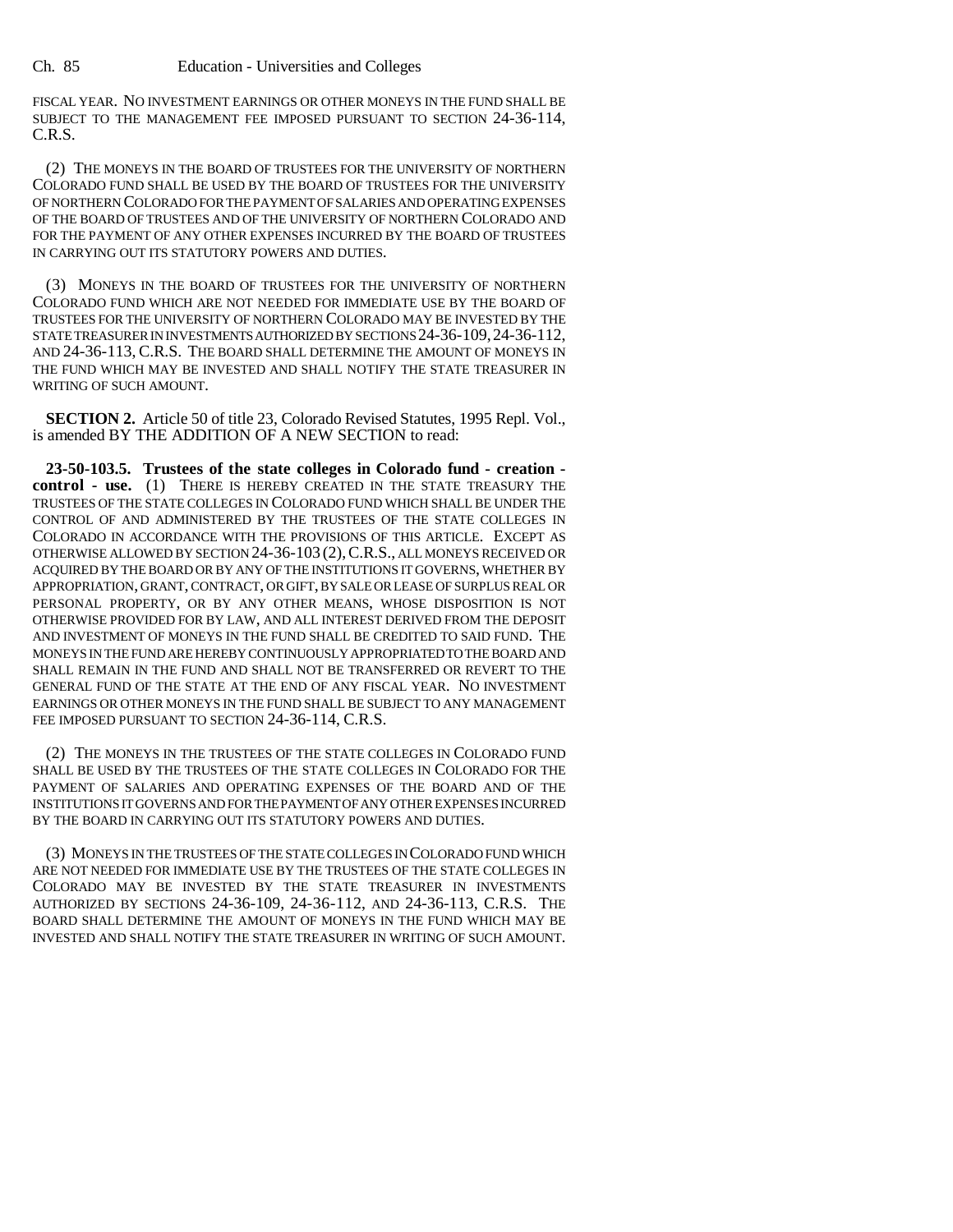**SECTION 3.** Part 1 of article 60 of title 23, Colorado Revised Statutes, 1995 Repl. Vol., is amended BY THE ADDITION OF A NEW SECTION to read:

**23-60-107. State board for community colleges and occupational education fund - creation - control - use.** (1) THERE IS HEREBY CREATED IN THE STATE TREASURY THE STATE BOARD FOR COMMUNITY COLLEGES AND OCCUPATIONAL EDUCATION FUND WHICH SHALL BE UNDER THE CONTROL OF AND ADMINISTERED BY THE BOARD IN ACCORDANCE WITH THE PROVISIONS OF THIS ARTICLE. EXCEPT AS OTHERWISE ALLOWED BY SECTION 24-36-103 (2),C.R.S., ALL MONEYS RECEIVED OR ACQUIRED BY THE BOARD OR BY ANY OF THE INSTITUTIONS IT GOVERNS, WHETHER BY APPROPRIATION, GRANT, CONTRACT, OR GIFT, BY SALE OR LEASE OF SURPLUS REAL OR PERSONAL PROPERTY, OR BY ANY OTHER MEANS, WHOSE DISPOSITION IS NOT OTHERWISE PROVIDED FOR BY LAW, AND ALL INTEREST DERIVED FROM THE DEPOSIT AND INVESTMENT OF MONEYS IN THE FUND SHALL BE CREDITED TO SAID FUND. THE MONEYS IN THE FUND ARE HEREBY CONTINUOUSLY APPROPRIATED TO THE BOARD AND SHALL REMAIN IN THE FUND AND SHALL NOT BE TRANSFERRED OR REVERT TO THE GENERAL FUND OF THE STATE AT THE END OF ANY FISCAL YEAR. NO INVESTMENT EARNINGS OR OTHER MONEYS IN THE FUND SHALL BE SUBJECT TO ANY MANAGEMENT FEE IMPOSED PURSUANT TO SECTION 24-36-114, C.R.S.

(2) THE MONEYS IN THE STATE BOARD FOR COMMUNITY COLLEGES AND OCCUPATIONAL EDUCATION FUND SHALL BE USED BY THE BOARD FOR THE PAYMENT OF SALARIES AND OPERATING EXPENSES OF THE BOARD AND OF THE INSTITUTIONS IT GOVERNS AND FOR THE PAYMENT OF ANY OTHER EXPENSES INCURRED BY THE BOARD IN CARRYING OUT ITS STATUTORY POWERS AND DUTIES.

(3) MONEYS IN THE STATE BOARD FOR COMMUNITY COLLEGES AND OCCUPATIONAL EDUCATION FUND WHICH ARE NOT NEEDED FOR IMMEDIATE USE BY THE BOARD MAY BE INVESTED BY THE STATE TREASURER IN INVESTMENTS AUTHORIZED BY SECTIONS 24-36-109, 24-36-112, AND 24-36-113, C.R.S. THE BOARD SHALL DETERMINE THE AMOUNT OF MONEYS IN THE FUND WHICH MAY BE INVESTED AND SHALL NOTIFY THE STATE TREASURER IN WRITING OF SUCH AMOUNT.

**SECTION 4.** 23-30-106 (1), Colorado Revised Statutes, 1995 Repl. Vol., is amended to read:

**23-30-106. State board of agriculture fund - creation - control - use.** (1) There is hereby created in the state treasury the state board of agriculture fund which shall be under the control of and administered by the state board of agriculture in accordance with the provisions of this article. Except as otherwise allowed by section 24-36-103 (2), C.R.S., all moneys received or acquired by the state board of agriculture or any of the institutions it governs, whether by appropriation, grant, contract, or gift, by sale or lease of surplus real or personal property, or by any other means, whose disposition is not otherwise provided for by law, and all interest derived from the deposit and investment of moneys in the fund shall be credited to said fund. The moneys in the fund are hereby continuously appropriated to the state board of agriculture and shall remain in the fund and shall not be transferred or revert to the general fund of the state at the end of any fiscal year. No investment earnings or other moneys in the state board of agriculture fund shall be subject to any management fee imposed by law for the benefit of the general fund. PURSUANT TO SECTION 24-36-114, C.R.S.